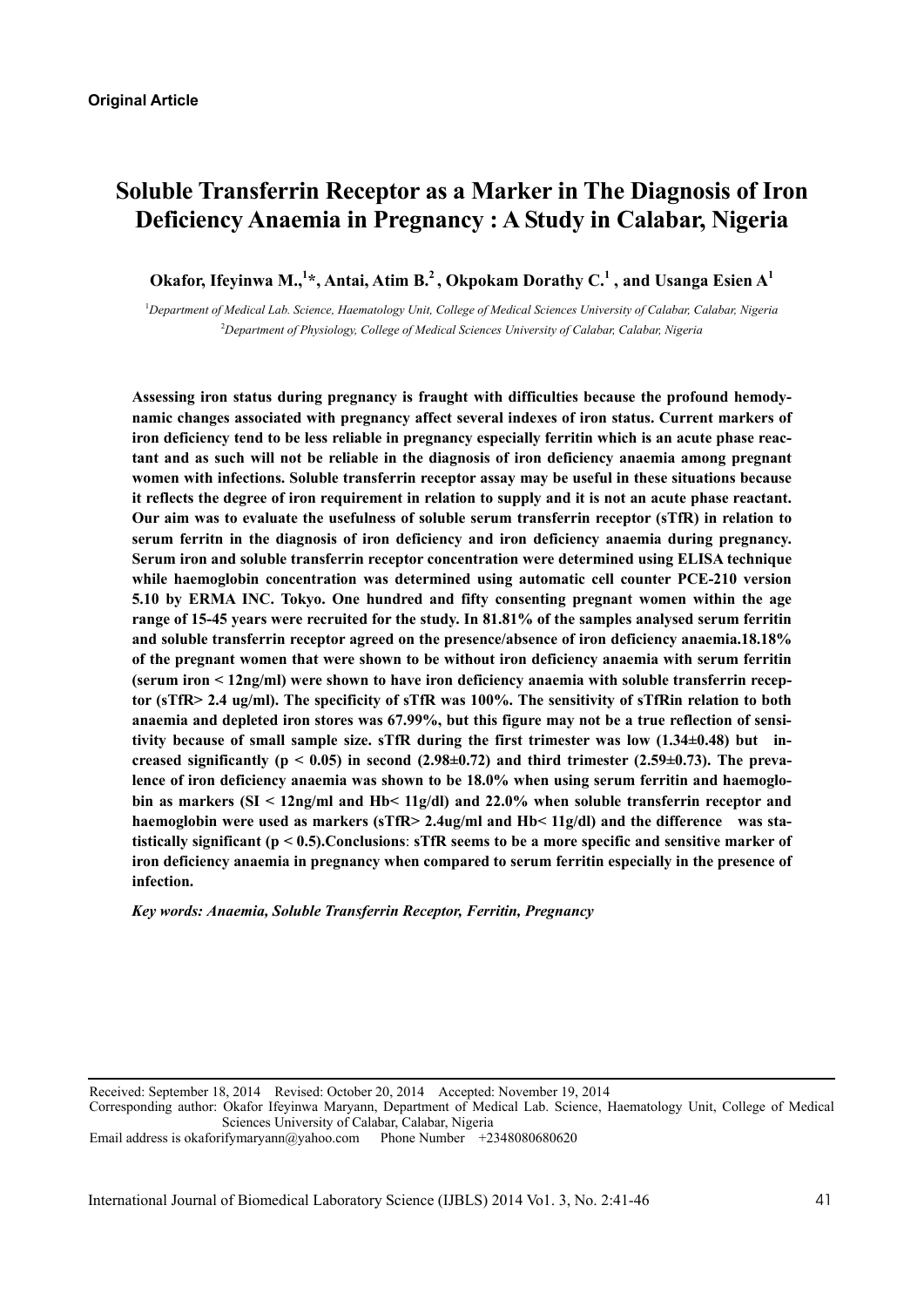### **Introduction**

Assessing iron status during pregnancy can be difficult because during pregnancy hemodilution leads to a reduced haemoglobin concentration, whereas both serum iron and ferritin concentrations decrease and total iron-binding capacity increases<sup>1</sup>. However relative contribution of pregnancy per se and a pregnancy induced negative iron balance in bringing about these changes can be assessed by measuring the changes in hemoglobin, serum iron, serum ferritin, and total iron-binding capacity that occur during pregnancy<sup>1,2</sup>. The absence of iron stores (iron deficiency) can be diagnosed by showing that there is no stainable iron in the reticulo-endothelial cells in bone marrow smears. Bone marrow examination is generally regarded as the definitive marker of iron deficiency. Such examination is uncomfortable, cumbersome and impractical for routine use. There is a clinical need for non-invasive and sensitive means of detecting iron deficiency and a possible approach is the estimation of serum ferritn (SF) and of recent, serum soluble transferrin receptor (STfR).

Iron stores in the body exist primarily in the form of ferritin, with small amount found in the plasma.The concentration of this serum ferritin is positively correlatedwith the size of the total body iron stores in the absence of inflammation. Alow serum ferritin value reflects depleted iron stores, but not necessarilythe severity of the depletion. In pregnancy, serum ferritin concentration is maximum at 12–16 weeks gestation, then falls with advancing gestation to reach a nadir at the third trimester $3,4,5$ . The use of serum ferritin has improved the diagnostic accuracy of iron deficiency. Its practical value is somewhat reduced, however, by the fact that serum ferritin is a very sensitive acute-phase reactant and may be increased for weeks after an infection with fever for a day or two<sup>6,7</sup>. Several other conditions, such as use of alcohol<sup>7</sup>, liver disease, and collagen diseases, may also increase serum ferritin concentrations.

Soluble transferrin receptor (sTfR) is present in human plasma and is considered as a truncated form of the tissue receptor that exists as a transferrin-receptor complex and therefore it reflects tissue iron deficiency<sup>8,9</sup>. The plasma transferrin receptor concentration is not increased with infection or inflammation, unlike plasma ferritin. Hence, measurement of the plasma transferrin receptor concentration may be especially helpful in the task of differentiating between anaemia of iron deficiency and the anaemia associated with chronic inflammatory disorders. Determination of transferrin receptors in plasma has also been recommended in the diagnosis of iron deficiency. Its advantage is that it is not influenced by infections $10$ .

The use of a combination of determinations of serum ferritin and serum transferrin receptors has also been suggested<sup>11</sup>. The serum ferritin level varies with iron stores, while STfR is assumed to reflect the degree of tissue iron supply<sup>12</sup>. The two major determinants of the level of soluble transferrin receptor are body iron status and the bone marrow erythroid expansion and activity<sup>13</sup>. Cytokines such as tumour necrosis factor- $\alpha$ and interleukin-6 have been suggested to reduce transferrin receptor expression in in-vitro experiments<sup>10</sup>. In anaemia of chronic disease, soluble transferrin receptor level is not affected by the reduced plasma iron concentration, since there is a concurrent increase in the cytokine levels. In a study by Skikneet al,<sup>14</sup>results indicated that serum ferritin is the most sensitive index of iron status when there are residual iron stores, whereas the serum soluble transferrin receptor is more sensitive when there is functional iron deficiency. This study is aimed at evaluating the use of soluble transferrin receptor and haemoglobin as markers in the diagnosis of iron deficiency anaemia in pregnancy compared to serum ferritin and haemoglobin.

# **Materials and Method**

One hundred and fifty pregnant women within the ages of 15-45 years were used as subjects in this study; fifty of the pregnant women were from antenatal clinic of University of Calabar Teaching Hospital,Calabar, fifty were from St. Joseph's Hospital, Ikot Ene in Akpabuyo Local Government Area and the remaining fifty pregnant women were from University of Calabar Teaching Hospital extension clinic in Okoyong, Odukpani Local Government Area, all in Cross River state, Nigeria. The subjects were given questionnaires to fill which provided useful information for this study. All the participating pregnant women signed a consent form before being recruited into the study and ethical clearance for the study was also obtained from Cross River State Ministry of Health, Calabar, Nigeria.

Haemoglobin concentration was measured using full automatic blood cell counter, PCE-210 version 5.10 by ERMA INC. Tokyo.Ferritin was determined using human ferritin enzyme immunoassay test kit by Diagnostic Automation, Inc. Calabasas USA.Soluble Transferrin Receptor was measured using human soluble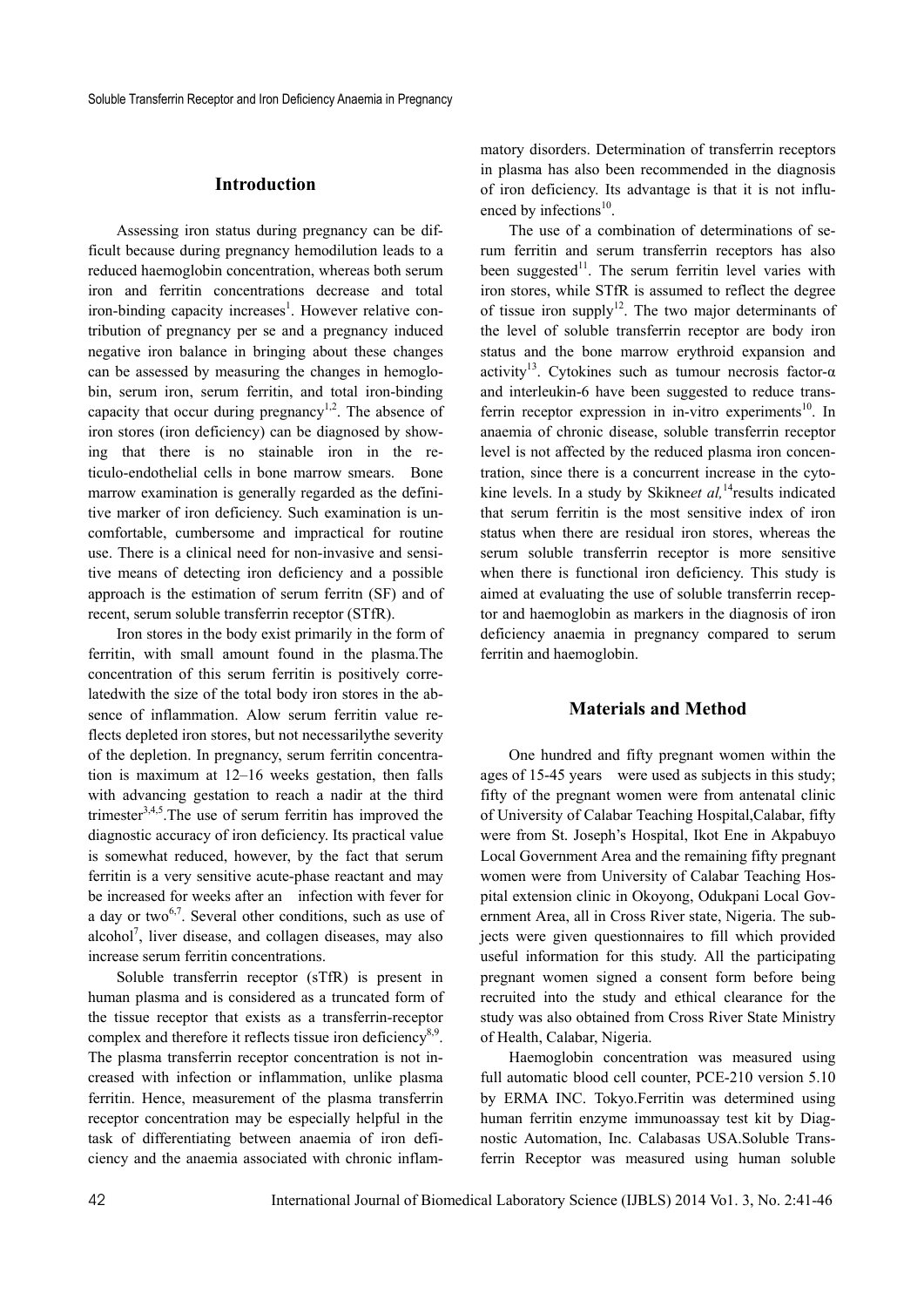transferrin receptor ELISA Kit by Biovendor Diagnostics USA. The manufacturer's instructions were followed when using all the kits.

All statistical analyses were performed using the program Statistical Package for Social Sciences (SPSS) for windows version 16.0, SPSS Inc., Chicago, US. One-way analysis of variance (ANOVA) and Chi-square were used.Sensitivity was defined as TP/TP + FN x 100 and specificityas  $TN/TN + FP \times 100$ , where TP is true positive, FN is false negative,TN is true negative, and FP is false positive. Positive predictivevalue was defined as  $TP/TP$  + FP x 100 and negativepredictive value as  $TN/TN + FN x 100$ .

#### **RESULTS**

Demographic characteristics of the pregnant women are presented in table 1. The mean age of pregnant women that participated in this study was shown to be  $29.0 \pm 11.0$ , 106(70.67%) of women were within the age range of 15-30 years while 44(29.33%) of women were within the age range of 31- 45 years of age. The table shows that significantly  $(P<0.05)$  higher percentage of pregnant women79(52.67%) had secondary education when compared to those with primary, 33 (22.00%), and tertiary education  $38(25.33%)$ . Forty six  $(46.66%)$  of the pregnant womeninvolved in this study were on oral iron supplementation. The table also shows that significantly higher (P< 0.05) percentage of pregnant women involved in this study were not employed92 (61.33%) while the remaining 58(38.67%) were gainfully employed.Prevalence of iron deficiency anaemia among the pregnant women was assessed independently using serum ferritin (<12ng/ml) and soluble transferrin receptor  $(> 2.4\mu g/ml)$  in relation to haemoglobin  $(11g/dl)$ . The result is presented on table 2. The result shows that soluble transferrin receptor detected a higher incidence33 (22.0%) of iron deficiency anaemia that is statistically significant ( $P < 0.05$ ) when compared to serum ferritin 27(18.00%). The table also shows that 18.18% of the women that were without iron deficiency anaemia with serum ferritin were shown to have iron deficiency anaemia with soluble transferrin receptor.

| Demographic characteristics of the study group<br>Table 1 |                                      |  |  |  |
|-----------------------------------------------------------|--------------------------------------|--|--|--|
| <b>Variables</b>                                          | Number<br>pregnant women (150)<br>of |  |  |  |
| Mean Age (yrs)                                            | 29±11.0                              |  |  |  |
| $15$ yrs – $30$ yrs                                       | 44(29.33)                            |  |  |  |
| $31$ vrs $-45$ vrs                                        | 106(70.67)                           |  |  |  |
| <b>Level of education</b>                                 |                                      |  |  |  |
| Primary                                                   | 33(22.00)                            |  |  |  |
| Secondary                                                 | 79(52.67)**                          |  |  |  |
| Tertiary                                                  | 38(25.33)                            |  |  |  |
| Iron supplementation                                      |                                      |  |  |  |
| Yes                                                       | 70(46.66)                            |  |  |  |
| No                                                        | $80(53.33)***$                       |  |  |  |
| <b>Employment</b>                                         |                                      |  |  |  |
| No                                                        | $92(61.33)^*$                        |  |  |  |
| Yes                                                       | 58(38.67)                            |  |  |  |

Values are given as number (%).

**\*\*** means significantly higher (p <0.05) when compared to those with secondary and tertiary education

**\*** means significantly higher (p < 0.05) when compared to those that were employed.

**\*\*\*** means significantly higher (p < 0.05) when compared to those that were on iron supplementation.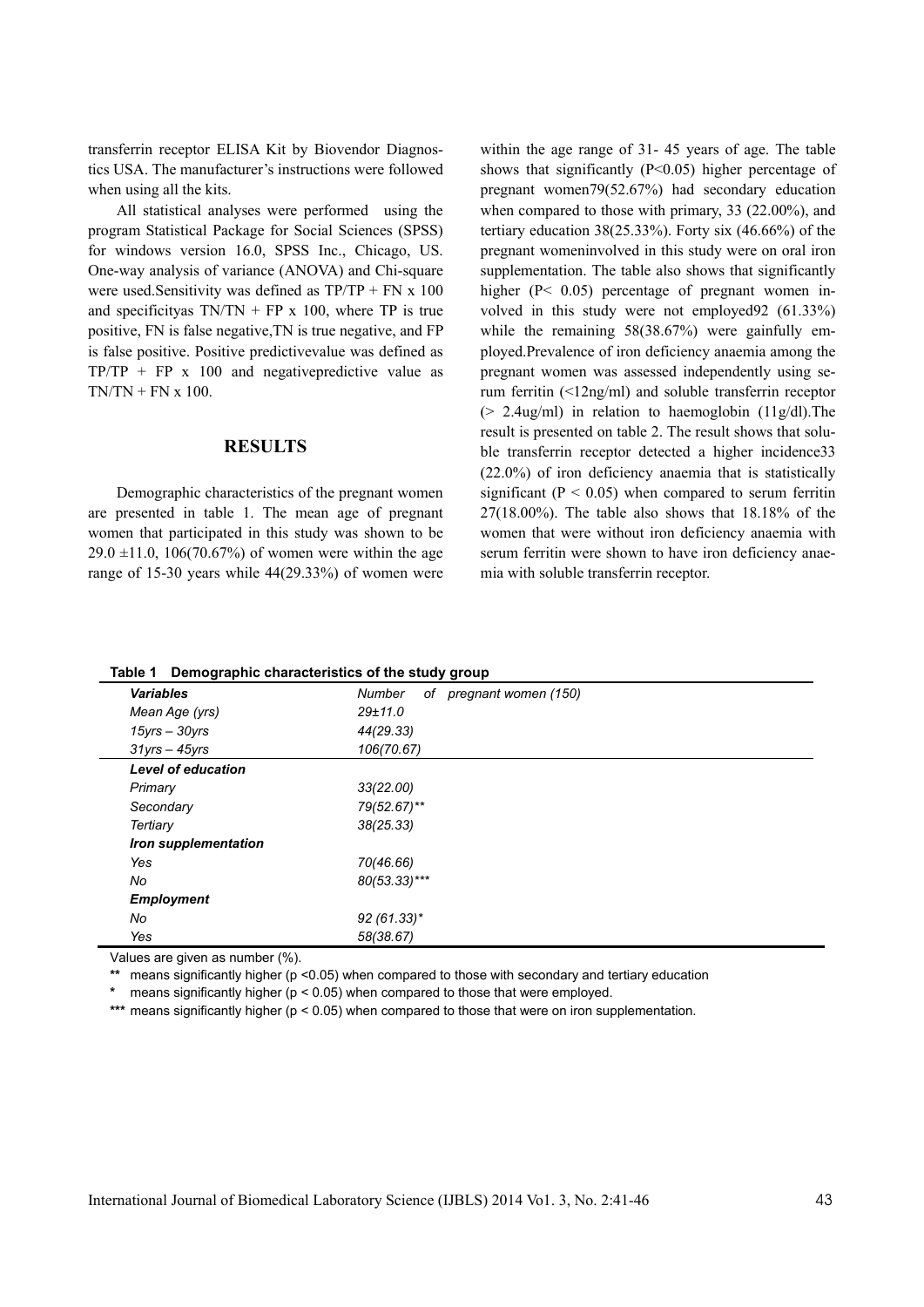| Table 2 FIEVAIGHCE OF HUILDEIICHICY ANAEIINA USING OF AND STIN AS MAINERS |                |  |  |  |  |
|---------------------------------------------------------------------------|----------------|--|--|--|--|
| Serum ferritin (SF) n=150                                                 | 27(18.00%) *   |  |  |  |  |
| Soluble transferrin receptor (sTfR) n=150                                 | $33(22.00)^*$  |  |  |  |  |
| % of women that were without IDA using SF6(18.18%)**                      |                |  |  |  |  |
| but had IDA with sTfR (n=33)                                              |                |  |  |  |  |
| % of women that had IDA with both SF and sTfR (n=33)                      | $27(81.81)$ ** |  |  |  |  |
|                                                                           |                |  |  |  |  |

**Table 2 Prevalence of Iron Deficiency Anaemia using SF and sTfR as Markers** 

*\*The difference is statistically significant when compared to soluble transferrin receptor (P< 0.05).* 

*\*\* The difference is statistically significant (P< 0.05).* 

*IDA means Iron deficiency anaemia* 

The specificity, sensitivity, positive predictive value, and negative predictive value of sTfR in relation to iron deficiency status as defined by serum ferritin and haemoglobin are shown in Table 3.The table showed the specificity of sTfR to be 100% while sensitivity was 67.99%. The positive predictive value was shown to be 100% while negative predictive value was 89.17%. When the markers were evaluated in relation to gestational age, the pregnant women that were within the first trimester recorded the lowest concentration of soluble transferrin receptor and haemoglobin while serum ferritin and soluble transferrin receptor were significantly higher(  $P < 0.05$ ) in the second trimester (Table 4). The table shows the concentration of  $SF(ng/ml)$ ,  $STfR(ug/dl)$ and Hb(g/dl) in the first trimester to be  $31.09 \pm 5.10$ ,

 $1.34\pm0.48$  and  $10.89 \pm 0.27$  respectively, the concentration of the parameters for the second trimester were shown on the table to be  $43.75 \pm 6.61$ ,  $2.98 \pm 0.72$  and 11.09±0.21 respectively, that of the third trimester were shown to be  $29.90\pm4.14$ ,  $2.59\pm0.73$ ,  $11.11\pm0.20$  respectively. Percentage of women that had abnormal value of soluble transferrin receptor and serum ferritin were found to increase steadily from first to third trimester. The table showed the percentage of women with abnormal value of SF, sTfR and Hb to be 34.29%, 20.00% and 51.43% for the first trimester, 35.29%, 21.57%, and 52.94% for the second trimester, and 35.94%, 23.43% and 48.44% for the third trimester. Haemoglobin concentration correlated negatively with soluble transferrin receptor ( P< 0.05) as shown in the graph.

**Table 3 Specificity, sensitivity, negative predictive value (PV-), and positive predictive value (PV+) of soluble serum transferrin receptor (sTfR)** 

|             | No. with iron deficiency anaemia (n=27) | No. without iron deficiency anaemia (n=120) |
|-------------|-----------------------------------------|---------------------------------------------|
| Sensitivity | 69.77%                                  |                                             |
| Specificity | -                                       | 100%                                        |
| PV-         | -                                       | 89.17%                                      |
| $PV +$      | 100%                                    | ۰                                           |

Calculations were based on absence of iron deficiency (serum ferritin >12 ng/ml and hemoglobin>11 g/dl) or the presence of iron deficiency (serum ferritin <12 ng/ml and hemoglobin<11 g/dl). Specificity is the fraction of women without iron deficiency that sTfR predicts correctly, sensitivity is the fraction of women with iron deficiency that sTfR predicts correctly, PV- is the fraction of negative results according to sTfR that are true negatives, and PV+ is the fraction of positive results according to sTfR that are true positives

| Table 4 Concentrations of serum ferritin, soluble transferrin receptor (sTfR), and hemoglobin (Hb) in |  |  |  |  |
|-------------------------------------------------------------------------------------------------------|--|--|--|--|
| different trimesters                                                                                  |  |  |  |  |

| First trimester (n=35)            | Second trimester (n=51) | Third trimester (n=64) |
|-----------------------------------|-------------------------|------------------------|
| SF(ng/ml)31.09±5.10*(34.29%)      | 43.75±6.61* (35.29%)    | 29.90±4.14* (35.94%)   |
| sTfR(ug/ml)1.34±0.48*(20.00%)     | $2.98\pm0.72$ (21.57%)  | 2.59±0.73* (23.43%)    |
| Hb (g/dl)10.89 $\pm$ 0.27(51.43%) | 11.09±0.21 (52.94%)     | 11.11±0.20 (48.44%)    |

The values in bracket are percentage of pregnant women that have abnormal values of SF, sTfR and Hb in different trimesters.

<sup>1</sup>The abnormal value was defined as serum ferritin, <12 ng/ml; sTfR, > 2.4ug/ml and Hb, < 11 g/dl.

\*The differences in values are statistically significant ( $p < 0.05$ ).

The values of SF, sTfR and Hb are presented in Mean ±SEM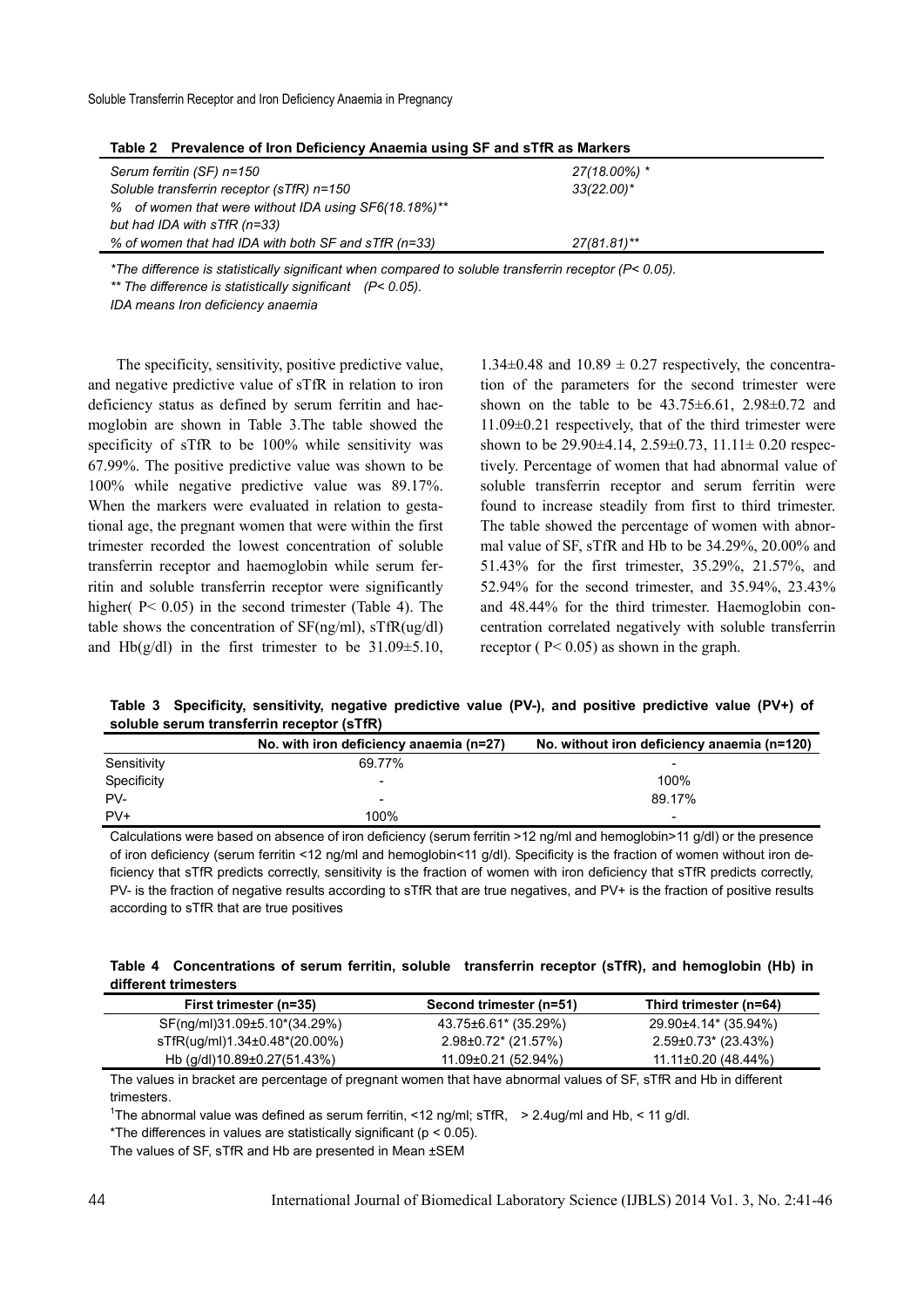

*transferrin receptor* 

## **DISCUSSION**

This study was undertaken to evaluate the use of serum soluble transferrin receptor (sTfR) as a marker in the diagnosis of iron deficiency anaemia in pregnancy compared to serum ferritin and haemoglobin. Serum ferritin is particularly useful in diagnosis of iron deficiency anaemia because a level below 12 ng/ml is diagnostic, but the measurement is also influenced by inflammation and is not useful for detecting iron deficiency of recent onset<sup>12</sup>. A small amount of sTfR circulates normally in plasma. It originates from the extracellular chain of transferrin receptor present in the membrane of every cell. The erythroid precursors in the bone marrow are the major determinants of these serum concentrations<sup>15,16</sup>. In conditions with increased erythroid marrow mass there is an elevation in transferrin receptor concentration, whereas in cases of erythroid hypoplasia or aplasia, serum transferrin receptor concentration  $falls<sup>15,16,17,18</sup>$ . The concentration of serum transferrin receptor also depends on the adequacy of iron availability to tissues<sup>,15,16,17,18,19</sup>. When iron stores are exhausted and iron tissue availability is compromised, an early and progressive rise in serum transferrin receptor concentration occurs $^{14}$ .

Our results corroborate the view that sTfR is an indicator of iron status in pregnancy. As the age of the pregnancy progresses, there is a gradual increase in mean sTfR concentration. Furthermore, we observed significant (P<0.05) negative correlation between sTfR and haemoglobin concentration. Kling*et al.*20 described a significant association of sTfR with hemoglobin, transferrin saturation, and serum ferritin. Virtanen *et al.*21 also observed that sTfR correlates with serum ferritin and mean cell volume in infants.

In this study, the accuracy of sTfR was evaluated in relation to both serum ferritin and hemoglobin, indicating either the absence or presence of iron deficiency. The sensitivity of sTfR was estimated to be 69.77% and specificity 100% unfortunately this result may be less reliable because of the limited number of samples. The sensitivity of sTfR in the present study agrees with the findings in adults of  $69\%$  to  $94\%$ <sup>10,22,23,24</sup>. In a study in infants carried out by Olivares *etal.*,<sup>23</sup>sTfR showed a low sensitivity (23.6%) and good specificity (98.3%). However, its sensitivity improved when a sTfR> 10 mg/L was selected as the cutoff (sensitivity: 66.5%; specificity: 71.3%). Our findings also shows sTfR to have negative predictive value of 89.17% and a positive predictive value of 100%, this agrees with the result obtained by Akessonet al.,<sup>10</sup>who had 99% and 100% respectively. Our result also shows that 18.18% of the women who were shown to be free from iron deficiency anaemia with serum ferritin tested positive with soluble transferrin receptor. The discrepancy in the result may be attributed to the presence of underlying infections like malaria parasite (Nigeria being an endemic area) which made serum ferritin to appear normal even though the women had iron deficiency anaemia. Therefore, it cannot be ruled out that serum ferritin was falsely elevated in these women because serum ferritin can be raised in inflammation<sup>25,26,27,28</sup>. This may explain the high specificity obtained for sTfR receptor in this study and further emphasizes that sTfR may be a better marker for iron deficiency in pregnancy even though no firm conclusions can be drawn regarding the sensitivity of sTfR in this study. Nevertheless, the findings indicate a good accuracy of sTfR compared to serum ferritin in diagnosis of iron deficiency anaemia in pregnancy and support observations from earlier studies that sTfR is not elevated above the reference interval by hormonal alterations in pregnancy or by receptors of placental origin $2^{29}$ ,  $30$ . In conclusion, the sTfR may be a better marker in diagnosis of iron deficiency anaemia in pregnancy especially in malaria endemic areas.